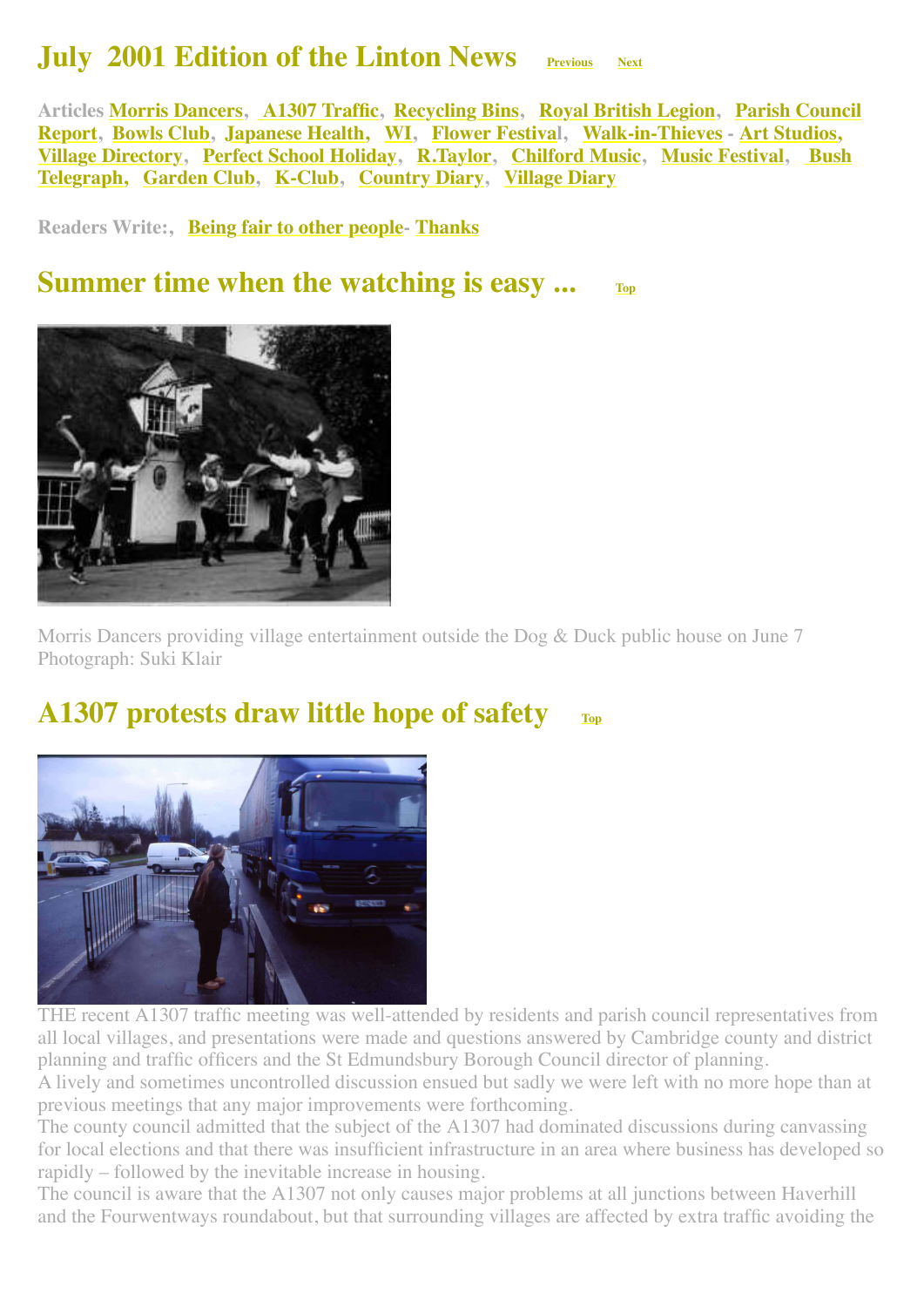congested road. Major alterations such as by-passes and roundabouts are out of the question due to lack of government funding but residents were encouraged to suggest smaller improvements as these are within the council's budget.

Many suggestions were made, such as cutting the grass on the triangle at the Horseheath Road junction and a sturdier and lower pedestrian enclosure at the Grip, and all were noted. Traffic lights and pelican crossings which are not as costly as roundabouts are not considered the answer as, due to drivers' impatience, they often create "rat runs". This point was agreed by some members of the public but disputed by others.

The renewal of the railway system is not considered viable but express bus services have improved matters and the county council is looking to expand this arrangement.

Speed monitoring cameras were discussed at length and the county council is assessing where they should best be placed, but it was agreed that A1307 speed limit enforcement is very difficult due to the reductions in police presence caused by lack of funding.

On the question of accident black spots such as the Bartlow Road junction, residents were told that five or more personal accidents in three years constitutes an "accident site" but these statistics are constantly changing and remedial action must be prioritised.

After nearly two hours' discussion the conclusion reached was that local pressure is needed, as in the case of the A14 where the Government has reviewed the situation due to local and newspaper lobbying.

Residents were urged to sign up to the A1307 Action Group which District Councillor John Batchelor is instigating in the hope that something can be done about this seemingly insoluble problem. Linton News Team

#### <span id="page-1-1"></span>**Do you have time to remember? [Top](#page-0-2)**

CHELSEA Flower Show was intriguing this year, with show gardens ranging from the nostalgic 1960s garden, through carpet gardens to "prairie" planting. However, the most striking exhibit was the Red Carpet of the Royal British Legion – a ravaged field of battle lying beneath a floating carpet of red busy lizzies, a path of poppies leading to a rainbow-planted Garden of Hope.

This year is the 80th anniversary of the Royal British Legion, the charity that protects the welfare, interests and memory of ex-Service people and their dependants. Originally founded to support the veterans of World War 1, many of whom were then in their late teens or early twenties, much of its work is now with the veterans of modern conflicts and their families, and it is wholly funded through donations and the Poppy Appeal.

Linton had less than its quota of poppy wearers last year, as there were too few volunteers to sell the poppies. We should all be proud to wear our poppies at this year's Remembrance Day service and at the War Memorial afterwards, but we need help. If you have some time and would be prepared to sell poppies for the Legion early in November, please contact Mrs Glynnis Brewer . Thank you. Enid Bald

#### <span id="page-1-0"></span>**Recycle your recycling box – and bin the kids**  $_{T_{op}}$

I WAS pleasantly surprised and pleased to see that the recycling boxes had finally arrived in Linton on Thursday and Friday 14th/15th June. As I walked up Horseheath Road after work, I could see them all sitting on people's doorsteps, and I initially thought " They aren't very big!" but when I took ours into the house I changed my mind. They are quite large really, and I am at a loss as to where to put it. If we had a big enough shed, that would be the obvious place, but with three bikes, a lawnmower and tools, that puts paid to that. The garage contains the car, so that's not a good idea either.

If it had a lid, I could put it next to the dustbin, but with the typical English weather, it will soon fill up with water and I would be recycling soggy paper and rusty tins.

Indoors is also not a good spot if I want to recycle steel food cans. Obviously I will rinse them first, but unless they are washed properly in hot soapy water (I draw the line at this) they will start to smell by the end of the two week interval (thank goodness I haven't got a cat – cat food smells awful even when fresh!).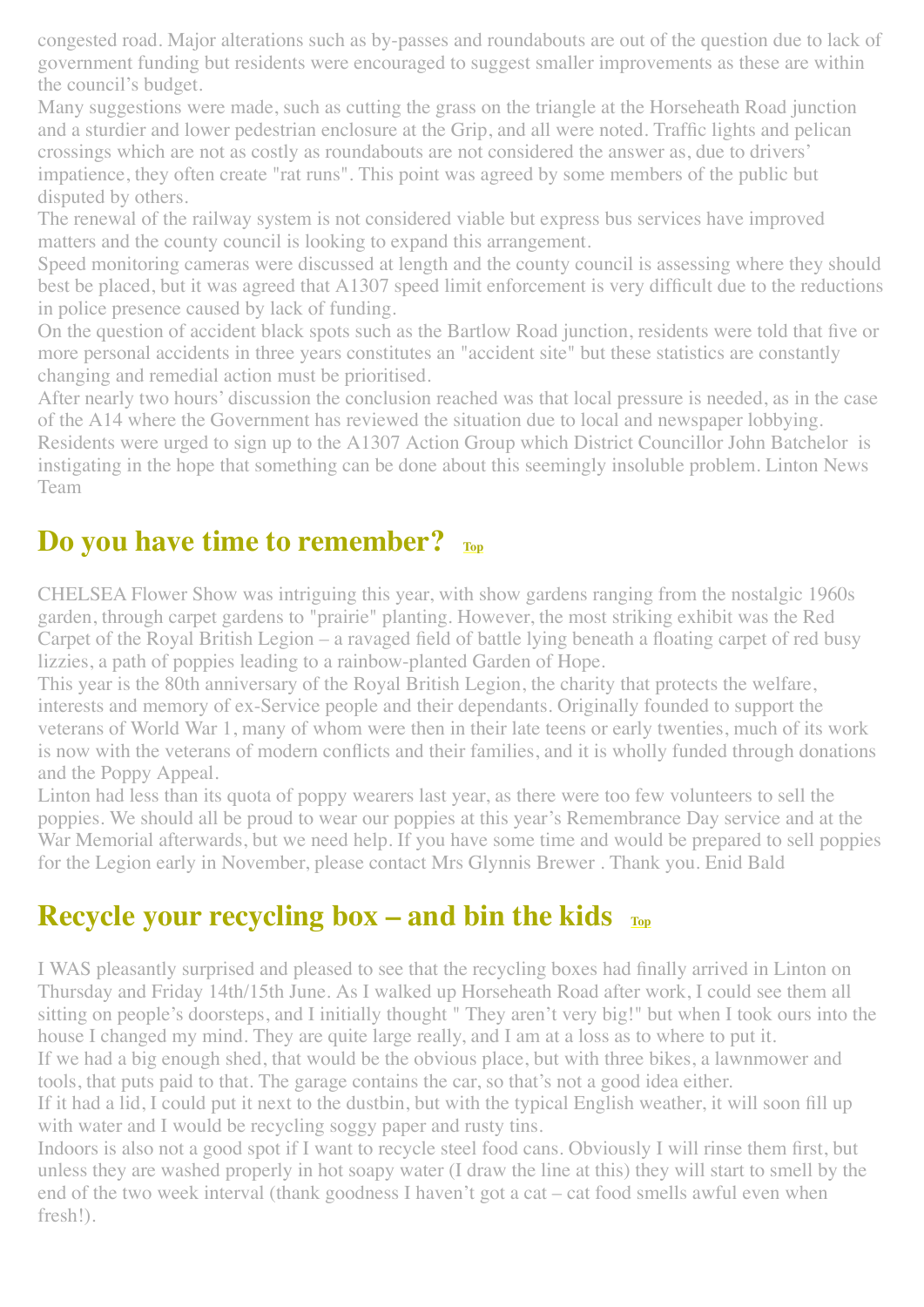I would be grateful if any readers have any ideas of where my bin can be stored.

Also, has anyone any novel uses for the bins when they are empty?

Dog bath has been one suggestion, with the holes in the bottom plugged with Blu-tac. Or you could fill it with chilled water and put in your beers for a barbecue, or perhaps fill with slightly warmer water and put in the kids on a sunny day. Ideas, clever or daft, would be well received. Tracey Wilson

Editor's note: Lids are not available, but I have it on good authority that it doesn't matter if your cans get wet and go rusty. Also, textiles can be bagged separately and put in the box at the last minute, likewise the paper. Please do not put bagged items in black bin liners, as the boxes are emptied on the same day as the bags are collected.

#### <span id="page-2-0"></span>**The PARISH COUNCIL Reported by GRAHAM POTTER [Top](#page-0-2)**

#### **June Meetings**

THE early June meeting welcomed six boys who requested skate-boarding facilities on the recreation ground. Although financially unable to consider the proposal for now, councillors congratulated the boys on their presentation and suggested they apply for grants.

The council is considering completing the tarmac path from Granta Leys to Kingfisher Walk. Grass cutting at the cemetery and some of the open spaces has not been up to standard. It was noted that the Leadwell Meadows were cut better this year than last. Footpaths are now being opened again but have not been maintained. The matter will be pursued with the farmers. Renewal of the clapper style is making slow progress.

The council agreed to hire the tennis courts at the college for use by children under 16 years for free on Wednesdays from 6 to 8pm until the 5th September and Fridays in August.

Council reaffirmed its policy on providing streetlights each year, keeping a list of all requests for lamps. The police had received 48 calls that resulted in 9 crimes. Cambridge police have set up a scheme visiting crime victims

and fitting security devices. Damage to trees, seats and the bench on the recreation ground was also reported.

The new green waste boxes were discussed. The district councillor reported that the scheme is being monitored carefully. Boxes can be personalised with your house number name, etc., and it may be possible to get additional ones.

Progress on the security fence at the infant's school is slow due to legal negotiations over access. The swimming pool has been repaired since the recent vandalism and the school is planning to extend its buildings. The council agreed to assist the Social Centre in redecorating as bookings are down due to tired-looking paintwork. Mr Gore was nominated for the Standards Committee.

Following the successful Public Meeting about the A1307, the clerk is organising an initial working party meeting.

#### <span id="page-2-1"></span>**MIXED RESULTS FOR BOWLERS [Top](#page-0-2)**

BECAUSE of the high level of publicity for the Beginners' Classes they got off to a good start. Here are the results of Steeple Bumpstead League matches to date (points are 2 for each winning rink plus 4 for an overall win, with a possible maximum of 10). Steeple Bumpstead, home 8-2; Balsham, away 2-8; Clavering, home 2-8; Birdbrook B, away 0-10; Cavendish B, home 10-0; and Haverhill ES away 1-9. Friendly matches: Balsham, home 55-63 shots; Withers-field, home 92-34; Birdbrook, home 92-32; Sutton (Ely), away 67-66; West Wratting, home 84-51; and Little Shelford, away 59-67. The maintenance gang were here in May and did an unsatisfactory job on the green. Following representations the firm involved agreed and will make amends, hopefully very soon. Arthur Gore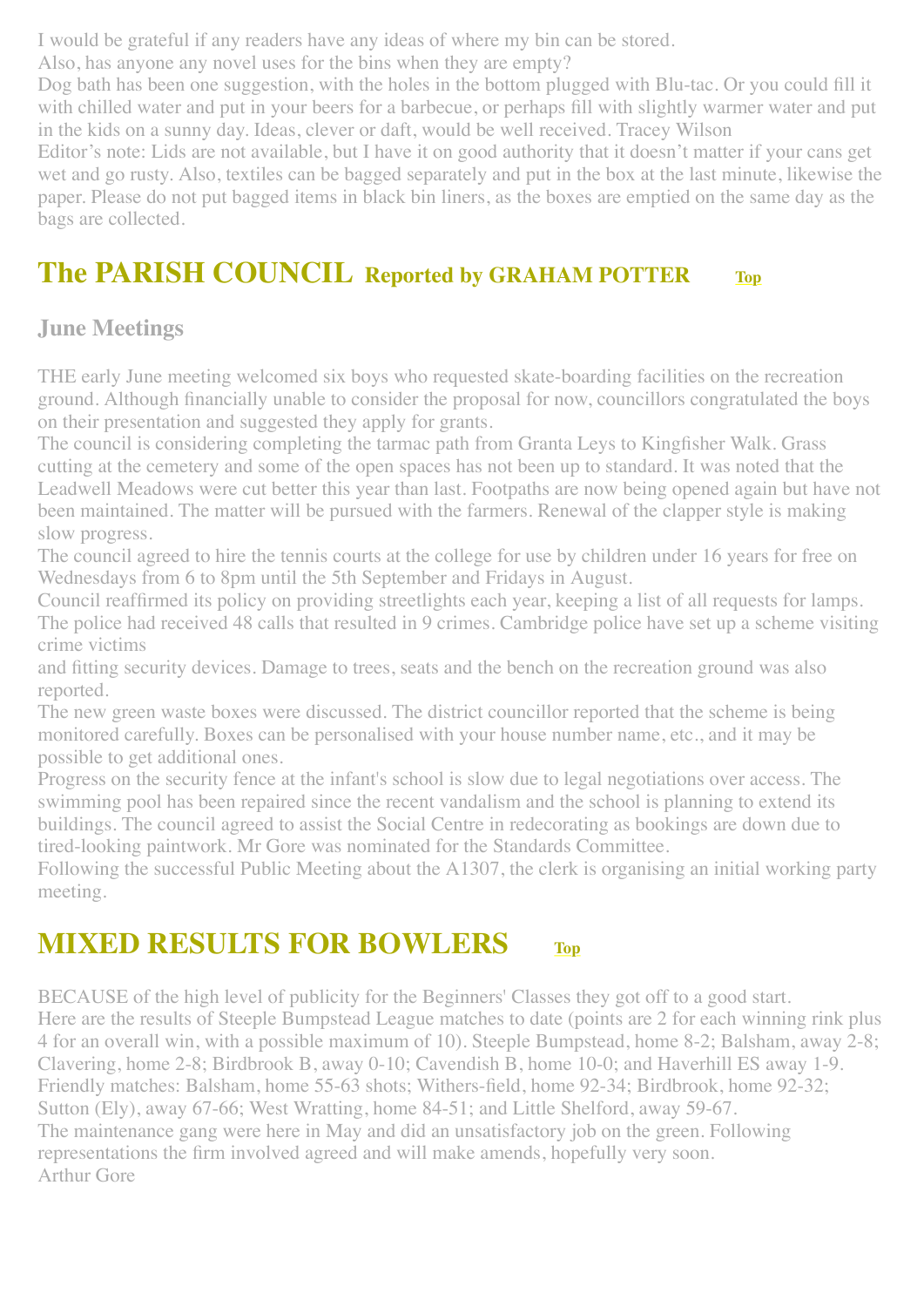### <span id="page-3-0"></span>**JAPANESE HEALTH CARE COMES TO LINTON [Top](#page-0-2)**

A QUALIFIED practitioner in Shiatsu and traditional Chinese medicine, who has been working in clinics in Newmarket and Cambridge, is to set up a practice in Linton.

Cindy Faulkner BA, MRSS will be teaching two terms of beginners' Shiatsu massage at Linton Village College from September. The course will consist of breathing, stretching and meditation exercises to increase the participants' own flow of energy, as well as the theory and practice of Shiatsu massage itself. Shiatsu is a Japanese therapy, a form of healing closely related to acupuncture. Instead of needles, the practitioner applies pressure with hands, elbows, knees and feet. Stretching techniques are also used to stimulate and promote well-being.

Shiatsu combines a 4,000 year-old understanding of energy, derived from Oriental medicine, with modern knowledge of anatomy and physiology. It is an officially recognised therapy in Japan, and has spread worldwide from the East. It is one of the fastest-growing areas of complementary medicine in the UK. The practice has helped people with many complaints, including anxiety and depression, fatigue and insomnia, headaches, back pain and arthritic and respiratory problems.

Shiatsu not only relieves specific complaints, but also helps to maintain over all health. Many people use Shiatsu preventively to help them keep well and counter the effects of everyday stress.

Sessions last for about an hour, including the treatment and time for discussion.

Shiatsu can complement any conventional medical treatment you may be receiving. It will assist the healing process by its overall strengthening effect, improving the circulation and reducing stress.

The Shiatsu Society maintains a register of qualified practitioners, each of whom has been assessed for their professionalism and clinical expertise by a panel of highly respected practitioners and teachers of Shiatsu. Only practitioners who have successfully completed this assessment procedure may use the letters MRSS after their name.

For more information about Shiatsu, please contact Cindy Faulkner. Information about all continuing education courses at Linton Village College can be obtained from the Coomunity Education Office. LNT

#### <span id="page-3-1"></span>**WI TUNE IN TO HEALTH ISSUES TOP**

THE June meeting of Linton WI was attended by 32 members and one visitor. Birthday posies were made and presented by Brenda Smith.

Mention was made of the wooden seat presented by the WI to the Social Centre. The seat, which went

missing while the fence in front of the Social Centre was being renewed, has now been returned and is in its new position. Miriam Rixonís husband was thanked for producing the redesigned membership cards, which have been well received. An invitation has been sent by Pampisford WI to attend their meeting in September. Members were encouraged to visit the trading stall during the evening, where there was a variety of plants and produce for sale.

Brenda Smith gave a report on the Group Meeting, held recently at Balsham. Several members from Linton WI had attended and had enjoyed the illustrated talk on the gardens of Madingley Hall, given by the head gardener, Richard Gant.

Joan Argent, who represents the WI on the Social Centre Committee, then gave a report. The WI was thanked for having the piano tuned. Details were given of forthcoming events and visits, which members may wish to attend. Members were asked to comment on proposed changes to the Constitution of the WI regarding voting on resolutions.

The speaker for the evening was Shirley Love, who is the only Specialist Osteoporosis Nurse in the region, based at Addenbrookeís. Her role is in the diagnosis and treatment of the disease but also importantly in health promotion to try and prevent the occurrence of osteoporosis She explained that osteoporosis is a very common disease affecting one in three women and one in 12 men. Shirley Love also spoke of the main risk factors and of the facilities now available for diagnosis and treatment. She stressed the importance of a healthy diet. There were many questions from members during what was a very lively talk.

The next meeting is at 7.30pm on Tuesday, 3rd July in the Social Centre. The Speaker will be Michael Bentinck on ëWartime Women', memories of the part played by women in World War II. All are welcome.

Anne Parry-Smith

#### <span id="page-3-2"></span>**Come on, let's be Fair to other people!**  $_{Top}$  $_{Top}$  $_{Top}$

#### Dear Editor,

It seems that there is a newcomer in Symonds Lane who does not want the fair on the recreation ground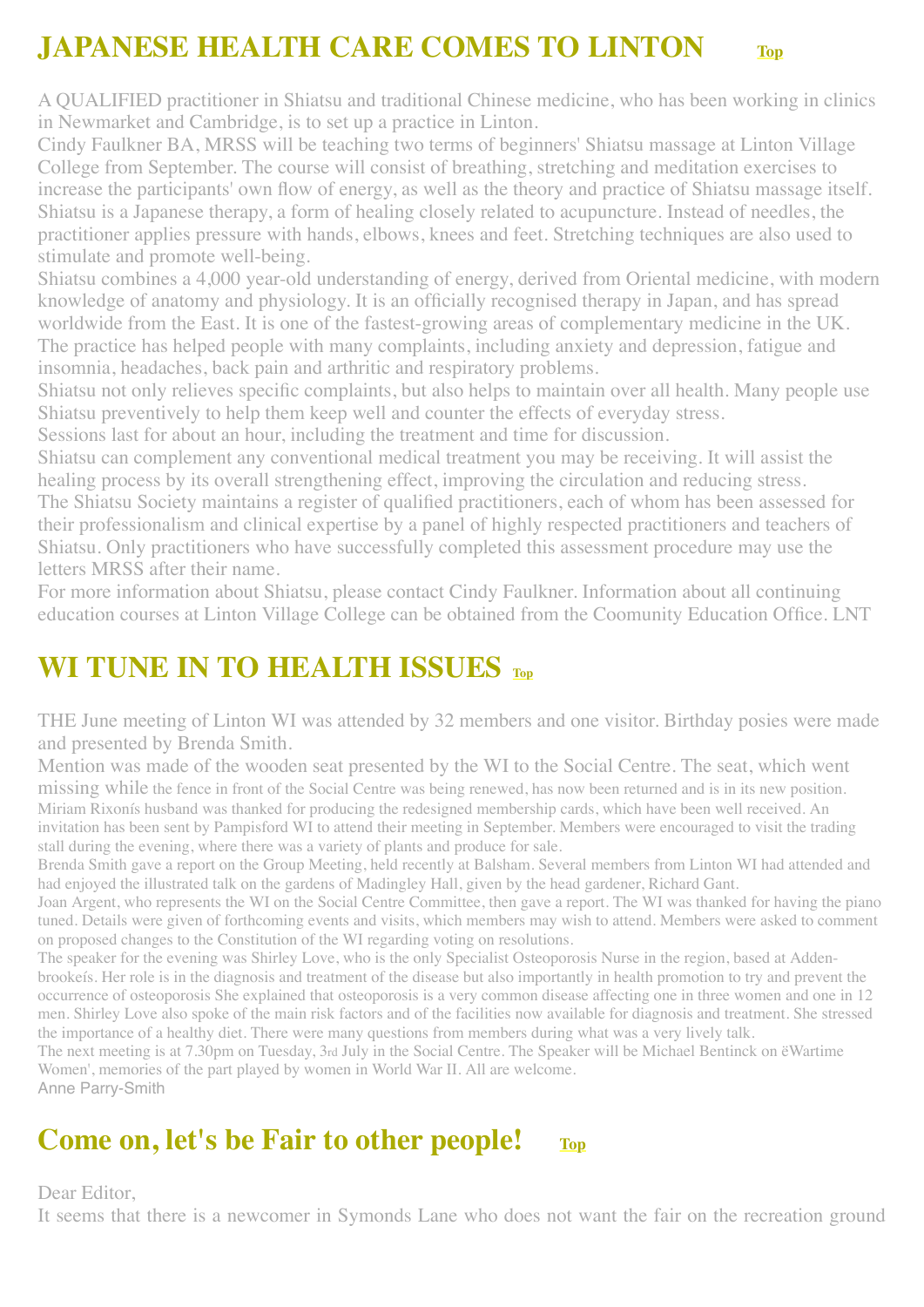again.

I was born in this village nearly 75 years ago, and apart from a few years during the war there has been a fair in Linton for as long as I can remember, the only difference being that it used to be much larger, noisier, smellier, and went on until midnight.

So we ban the fair; what next? No more football or cricket on the rec because the supporters are making too much noise, and what if a cockerel crows at five in the morning, that poor thing will have to have its neck wrung.

There are quite a few things that go on in this village today, that I myself and quite a few other elderly folk do not agree with, but we have to tolerate them in the name of progress!

I suggest the newcomer in Symonds Lane shows a little tolerance as far as the fair is concerned, so that the children of all ages can carry on the tradition that has gone on in this village for so many years.

Margaret Borley (Mrs)

What do you think? Are we less tolerant than we should be? Do we make too much fuss about noise, for example - and how willing are we to share our space with people who want to do things that we would not do?

<span id="page-4-2"></span>Dear Editor, [Top](#page-0-2)

I would like to thank the young man and the gentleman with the young girl who helped my mother when she had a fall in Symonds Lane that resulted in a broken arm. D Broomfield

Dear Editor,

On behalf of Christian Aid I would like to thank all those who so generously gave during Christian Aid Week in May. A record £2,258.95 was raised to help some of the world's poorest people. Margaret Cox

#### <span id="page-4-0"></span>**Poor Weather but Flower Festival income grows [Top](#page-0-2)**

Dear Editor

I wish to thank members of the community for once again supporting the St Mary's Church Flower Festival.

At the heart of the Flower Festival are the flowers and all the creative talents of the arrangers who interpreted our theme this year – Whose world is it, anyway? – with such skill and imagination.

The 29 displays produced a harmony of colour, beauty and reflection – a feast for the eye and thoughts for the mind.

Despite cool and changeable weather we achieved a memorable weekend containing many highlights.

The weekend takings this year have, for the first time, exceeded £5,000 and we thank the people of Linton and surrounding villages who enabled church and community to celebrate their faith and friendship in a most fruitful way.

The proceeds from the weekend will help towards the running costs of St Mary's and a programme of maintenance and repair which will help to sustain our beautiful church for future generations in Linton. Julian Thomson

Rector

St Mary's Church

#### <span id="page-4-1"></span>**BEWARE OF WALK-IN THIEVES** [Top](#page-0-2)

On the beat with community police officer Andy Denzey

EVENTS in Linton recently included a vehicle in Primrose Way having petrol siphoned, and then after the owner replaced the petrol cap with a locking one, he had another attempt on his vehicle it was unsuccessful but the offenders did some damage to the paintwork. A garage door in Wheatsheaf Way was bent in an unsuccessful attempt to gain entry. A mobile phone was stolen from an unattended bag at a function in the village, and from the same location a ride-on lawnmower was taken from an open shed.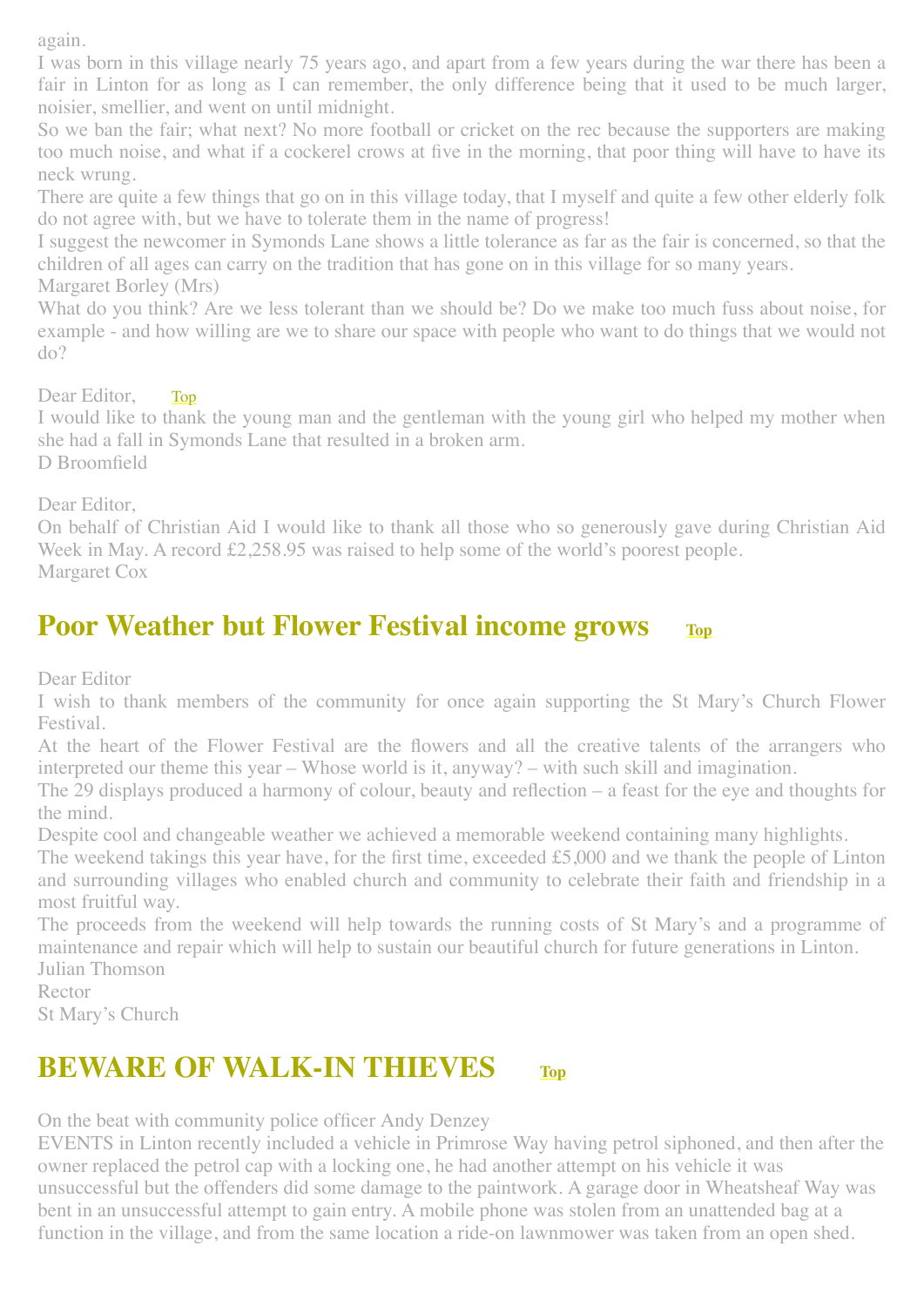There were two burglaries; one where alcohol was stolen from a house in Back Road, no forced entry. The other was more serious.

An elderly lady in Rivey Way opened the door to a male who stated he was from a security firm and would do a free check of her windows, etc. He walked around the house checking the windows, then asked her to turn on the TV. Meanwhile his unseen partner was helping himself to her money in another room.

Cambridge Police have a unit set up called The Bobby Scheme. This is a professional body who attend and fit security devices such as door chains for people who are considered potential victims of burglary, or who have been victims of burglary. They have ID cards and telephone before they call on the prospective client. This service is completely free.

Under no circumstances allow anyone to enter your house until they have provided proper identification, and if you are unsure, make them wait outside while you phone their company to check. If they are legitimate they will wait, if they are not they will leave. If they become abusive at the door, shut it! The Church in Horn Lane had damage done to its guttering and tiles, and a bench was put on the roof. This is the act of youths and inquiries continue.

Talking about youths, I am looking into who is responsible for damaging trees near to the new play area under construction at the recreation ground. A number of trees have been snapped or cut down. These trees are there to provide some cover from noise from the recreation ground for the residents of Granta Leys and

the nearby estates.

If they are cut down, then the residents of these properties will be complaining about the noise and could obstruct any future plans for the recreation ground.

I would like to stress that my mobile is not a 24 hour call out. It is not for reporting an incident or crime. I don't want someone trying to ring the mobile when they need a police officer there in a hurry, and finding that it is switched off because I am on leave. It is simply for contact with council members or residents who want to talk about a community issue.

#### <span id="page-5-0"></span>**This is our Art. come and see if you like it**  $_{\text{Top}}$  $_{\text{Top}}$  $_{\text{Top}}$



JULY means that Cambridge Open Studios is here again. This is the month when over 200 artists in the Cambridge area open their homes and studios to display their current work.

This year, four artists in Linton and three in Hadstock will be participating with their own exhibitions in the villages. They are hoping to have the pleasure of showing their work and to be encouraged by local interest.

The Linton artists are Katherine Fairey at The Grip Farm, Linton, Philip Blakeley at 8A The Grip, Sue Jones at 11A Joiners Road and Neil Gardner at 18 Cambridge Road.

All four live close to each other and have arranged to be open on the same two weekends so that it is easy for visitors to call in. These are July 14th-15th and July 21st-22nd between 11am and 6pm.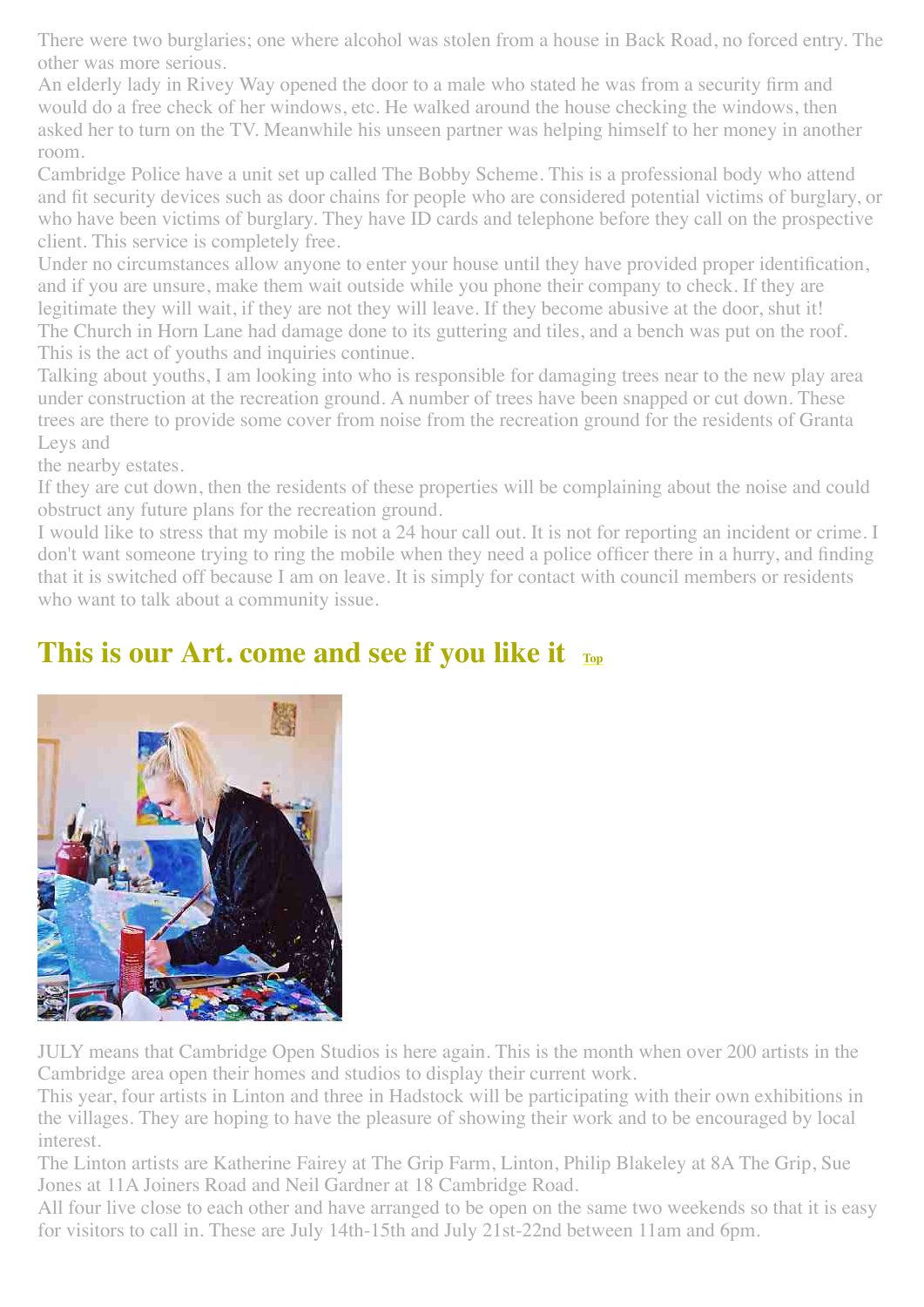Sue specialises in "impressionistic landscapes and figurative work", Katherine paints "in acrylic and mixed media to achieve abstract and figurative themes", Philip "paints figures in oils and acrylics and explores abstract ideas" and Neil specialises in "watercolours of the East Anglian coast and Linton". The Hadstock artists are opening their studios at Yews Farm, Linton Road, Hadstock for the weekends of July 21st-22nd and July 28th-29th.

This is the second year that the group consisting of Sue Walker (painter), Katharine Childs (ceramicist) and Catriona Ogilvy (ceramicist and painter) will welcome members of the public to see something of the creative process at first hand.

Sue paints "colourful images in watercolour, acrylic and pastel inspired by local landscapes and foreign travel", Katharine will be exhibiting a "combination of hand-built and mould-made ceramics in a cross between art nouveau and art deco style" and Catriona specialises in"animal portraiture, clay modelling and drawing taking movement as her theme". For more details about the Hadstock artists, contact Sue Walker on.

The purpose of the open studios is not just to provide an opportunity to purchase. The artists are very happy for visitors to have a look round and see how they work in their studios.

For further information on the whole event and artists further afield, contact Jane Evans, 12 High Street, Fulbourn, 561192, email artists@ camopenstudios.co.uk or see the website at www.

camopenstudios.co.uk,

LNT

#### <span id="page-6-1"></span>**Book now to join A quest for the perfect school holiday [Top](#page-0-2)**

THE first week of the summer holidays will soon be here, and we would like to invite all children aged five to 11 to join Linton J-Teamís holiday club, MegaQuest.

It will be held from 10am to noon from Monday 23rd July to Friday 27th July at the URC hall, Horn Lane, Linton.

In MegaQuest we will be entering various levels of a computer game, having fun through games, craft and stories and discovering how we can attack a deadly virus! At the same time we will be discovering Godís big plan for the world.

Your children will be welcome but, because places will be limited, you will need to book in advance. Places are allocated on a 'first come first served' basis and charges are made to cover refreshments and craft materials.

Newcomers to the village may not have heard of J-Team. We are a group of Christians from churches in the village who organise activity days, parties, holiday clubs and other special events for the children of Linton and surrounding villages. This is our 10th year.

For further details, contact Sarah Thorne or Sue Morgan-Jones. Sarah Thorne

#### <span id="page-6-0"></span>**Village directory: What can it do for you?**  $_{Top}$  $_{Top}$  $_{Top}$

**Have you returned your 'Volunteers' form yet? If not, please hurry – the first printed list is about to be published**

We are now expanding the project by asking organisations to provide articles and photographs to promote themselves. Details from our project team or you can pick up an information sheet at the Post Office (Linton News box)

THE first stage of the new village directory multimedia project is coming into shape ñ and it is looking very different from previous versions because of new opportunities with the latest technology.

A key change is likely to be the building of whole pages (in some cases, several pages) about each organisation. In the internet and CD-rom versions, they will be in full colour, including photographs, and many will have sound.

Under old technology, the limits were quite severe on what could be published and we will have some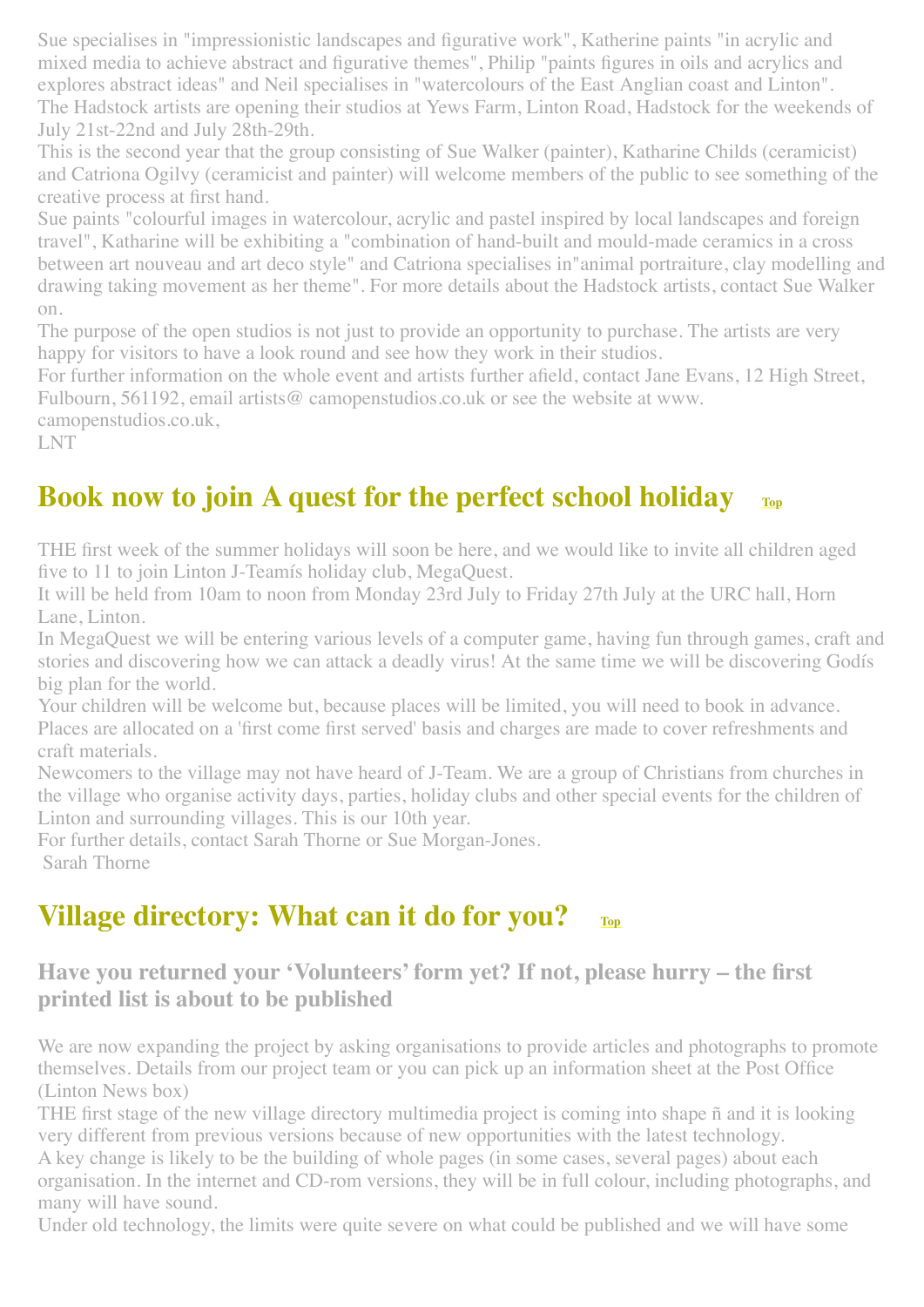constraints in this area in our printed versions ñ it is unlikely that we will be able to afford full colour, for example. But, in the electronic versions, there is very little to limit what is included beyond the amount of work and time it takes.

The first of these pages are already in hand and will be available for use quite soon. They will give an idea of the possibilities in a form that is likely to be used by the younger segments of our community ñ quite often the hardest to reach ñ as well as everyone else with computer access.

Some organisations have already provided valuable information on our initial form aimed at establishing who needs the help of volunteers. This is enabling us to produce an information site for matching willingness to needs.

Next, we shall be focusing on helping clubs and organisations to promote themselves ñ from one final set of information and photographs from you, we will produce printed, internet and CD-rom pages to get your club or organisation better known and show it in all its attractiveness to everyone else in the area.

All the costs are being met from sources other than the clubs and organisations, which means no one will be charged or asked for anything more than their enthusiasm.

And once it has been set up, changes (you remember how your AGM changed all the officers just after the printed version went through the letter boxes?) will be updated continuously outdated information will, if changes are notified, become a thing of the past.

"This is a very exciting development," said John Keeble, who is editing and organising the project. "It will give local organisations a powerful means of attracting new members as well as extra help, if they need it" The first step is to pick up a copy of our guidelines from the Linton News box in the Post Office or ask one of the project team. LNT

Project contacts:

Gloria Fidler and Tracey Russell (email traceyrussell@talk21.com) can provide guidance notes John Keeble (email jkeeble@clara.net) can discuss what the project can do for your organisation

# <span id="page-7-0"></span>**EXTRA! EXTRA! READ ALL ABOUT HIM!**

#### Linton has a star in the making. **Tracey Wilson** went to meet him



ISN'T it amazing how trying out something you have never done before can lead to making a decision about what you want to do for the rest of your life? When Robert Taylor was a pupil of Linton Heights Junior School, he joined the Benji Warwick Drama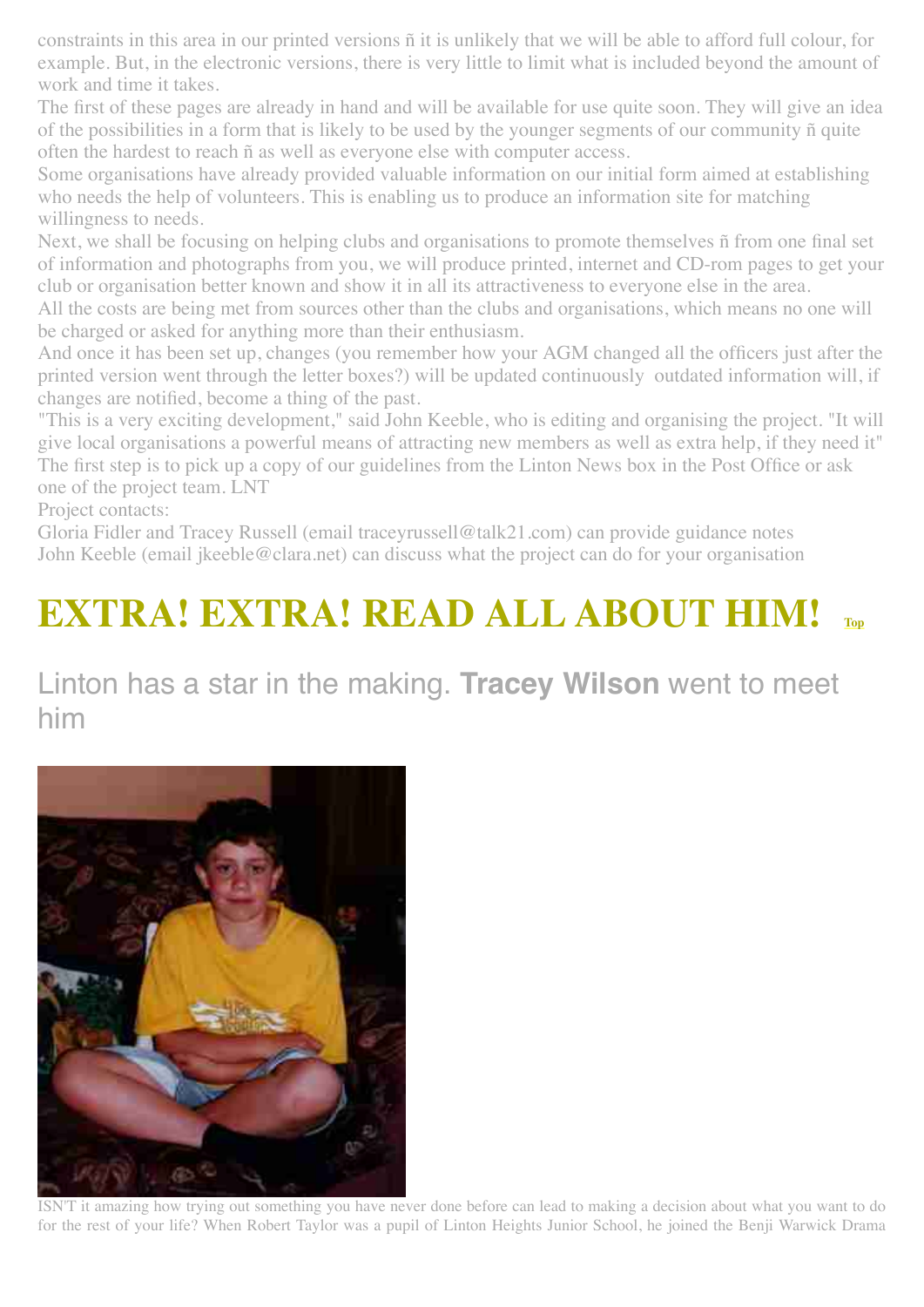Club, just to see what it was all about. He really enjoyed his time with the club, but when he left the Heights he was too old to stay on as a member. Keen to continue with his drama, he looked around in the Cambridge area for something similar, and chanced upon Whizz Kids, who operate from Long Road Sixth Form College.

Whizz Kids have a tough audition for anyone wishing to join, and Robert said he was asked several awkward questions that he had to answer spontaneously. He also had to dance and sing within the auditioning group, and was lucky to be one of only three or four people chosen from the group of around 40.

For the last year, Robert has attended the club every Saturday to learn acting, dancing and singing, and best of all, has had jobs as a film extra on the small screen (*London's Burning* and *Panorama*), has been in a TV advert ("Clear Blue", currently airing in the London area) and will soon be seen in various other TV and cinema productions.

At the moment, he is concentrating on background parts, to build up confidence and experience, but this will ultimately lead to more significant and speaking parts. He does get paid for this work, although he's not yet in the league of Hollywood actors. However, he earns enough for something to spend on anything special he might need, or for his holidays.

Robert does have acting in his blood. A relative of his Mum's grandfather was Vesta Tilley, the celebrated Music Hall star from the late 1800s and early 1900s, famous for her male impersonations. Robert's great-grandfather also had a reputation for being something of a performer within his family. Robert's immediate family are only involved with Whizz Kids in that they take him to film takes, and to the club, but his sister Tasha was once used as an extra, although she is much more interested in her horseriding.

Forthcoming projects that Robert has been working on include *Human Body,* which will be seen on the Imax Screen at the Science Museum; *Armadillo* for Children's BBC; *Revelations*, a film for cinema starring Terence Stamp (which he may not be old enough to see, depending on its final certification); *Back Home*, a made-for-TV movie and *Fourth Angel*, a big-screen film starring Jeremy Irons.

Robert told me that Jeremy Irons was very interested in all the child extras and chatted with them between takes, and when Robert told him his name, Jeremy Irons mentioned the late Hollywood actor of the same name, and said that he would remember to look out for our Robert Taylor in the future.

In the meantime, Robert knows it is important for him to keep up his studies at Linton Village College, as actors need something to fall back on during their "rest periods". The College is very good at letting him go if he needs time off for filming. Unfortunately, his acting experience doesn't mean playing the lead in school productions, as play rehearsals would inevitably clash with his Whizz Kids projects.

When he leaves the College at the end of year 11, he is contemplating attending a Stage School in London, which will hopefully lead to an Equity Card and fame and fortune. Don't forget, you read about him here first!

# <span id="page-8-0"></span>**CHILFORD HALL: ALIVE WITH THE SOUND OF MUSIC**

ON the evening of Monday 11th June, the first Linton Area Junior Schools Festival of Music was held in the prestigious surroundings of Chilford Hall.

This concert featured members of Years 5 and 6 of Abington Primary School, Burrough Green Primary School, Linton Heights Primary School and Meadow School, Balsham, plus guest appearances from Linton Village College.

Mr Charlesworth, Music Director of Linton Village College compèred the evening, and the programme consisted of pupils of the four primary schools singing various songs as one choir, and each school separately showing the talents of their musicians.

The whole evening was topped and tailed by the Linton Village College Jazz Group, conducted by Karen Sanderson, and there was an outstanding flute solo in the middle of the evening by Laura Jay, an LVC pupil, accompanied on the piano by Anne Bradley.

The majority of the audience consisted of parents and relatives of the performers, and most agreed that the evening was a success, although perhaps there could have been a little more rehearsing together.

There will be another concert next year, but the venue is yet to be confirmed. LNT

# <span id="page-8-1"></span>**MORE SOUNDS**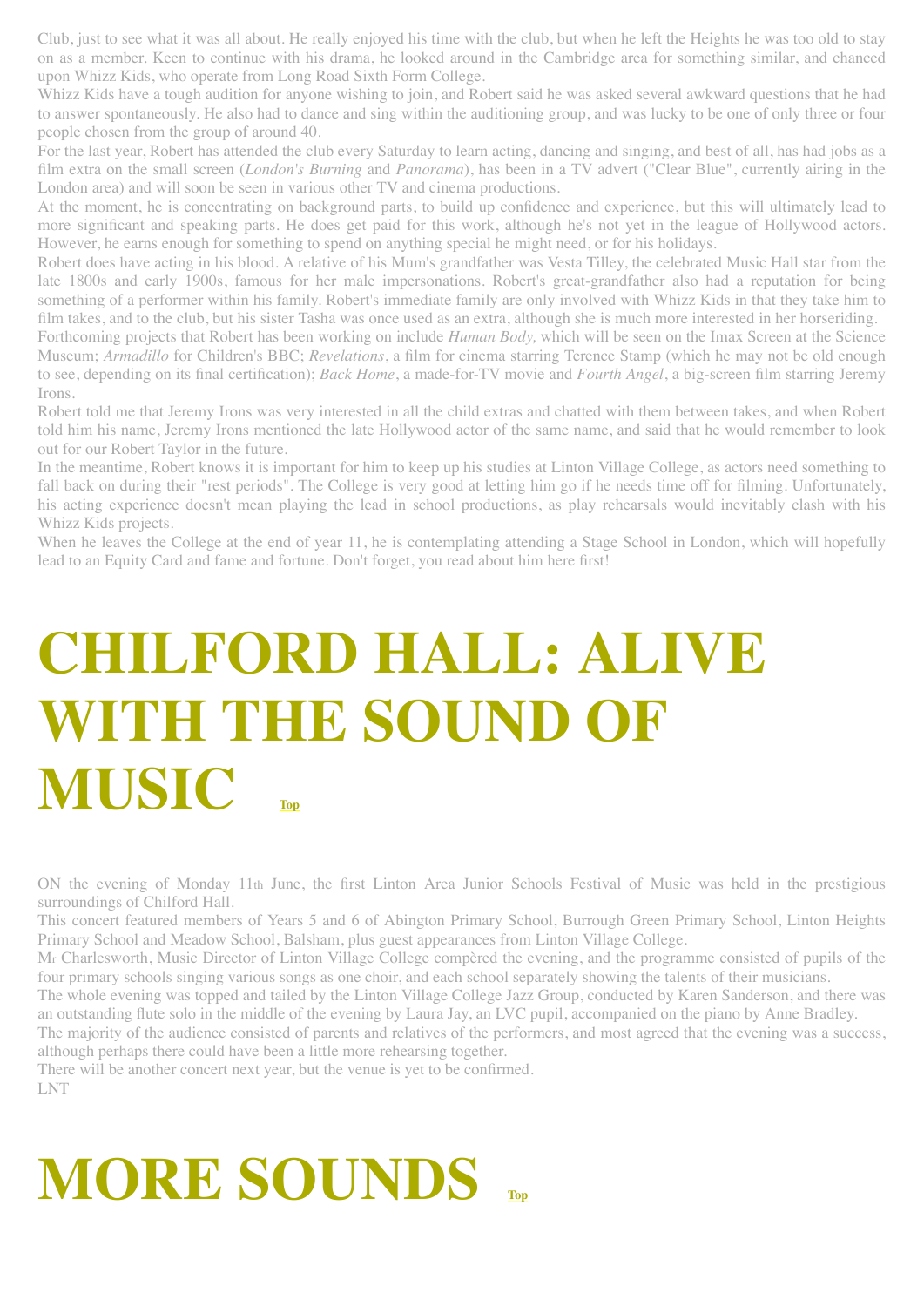DID you know that each year thereís a major music festival within easy reach of Linton? A festival that features world class musicians and entertainers?

Well, this year the Clare World Music Festival has none other than top musicians Edwin Starr and Geno Washington booked to play. Both these entertainers are world famous and Edwin Starr has a string of top 10 hits to his name, including *War* and *H.A.P.P.Y. Radio*.

The festival takes place in Clareís beautiful Country Park where a great afternoon of live music can be enjoyed by all the family. As well as the music there will be food stalls, a beer tent for the thirsty and even a Kidsí Club with fun for the young ones.

Nethergate Brewery, which has recently won the Best Beer in Britain award, will be brewing a special ale just for the event. And if that is not enough there will also be a free Sunday event, Gospel in the Park, which features the very best of Britainís gospel singers, the mighty London Community Gospel Choir.

The festival takes place on Saturday 21st July and all the proceeds go to local charities.

If you would like to come along or if you would like to find out more about tickets, then please contact % 01440 714140. Otherwise, see you there. Howard Jackson

Judith White

#### <span id="page-9-0"></span>**THE BUSH TELEGRAPH [Top](#page-0-2)**

NINE weeks is a long time to be away from home, especially when that home is 11,000 miles away! That is how long our friends from Boepathutse have spent as members of LVC, their host families and the wider community. After an initial shock about how cold, green and expensive the UK was Moses, Desiree, Tshepo and Euprecia have settled in remarkably well. They have made many friends and become fully integrated within their tutor and teaching groups. Even though English is not their first language, they have got to grips with the subjects on our curriculum, many of which are new to them. It has not all been hard work for them, however. They have been punting on the Cam, to Warwick Castle, the London Eye, and many other places besides. They have met the South African High Commissioner in London, helped celebrate Link Africaís Millennium Teacher Award Scheme, spoken in assemblies and answered questions in our feeder schools. Their host families have also given them a rich and varied taste of life in the UK through their own visits and family gatherings. When we began this project, the intention was to widen horizons, share lives and add yet more cement to what was already a firm partnership between two very distant and different schools. Talking to Moses, Euprecia, Tshepo and Desiree, it certainly seems that we have succeeded. From our perspective, the link has been given life and some of the realities of living in Soshanguve have been brought home to many of our pupils. The horizons then have been widened, our UK complacency has been dealt a healthy blow and our commitment to continuing to help our partner school to develop and prosper has been redoubled.

When our four friends touch down at Johannesburg on 7th July they will no doubt encounter a welcome as rapturous as the festivities that accompanied their departure. The questions will fly from that moment on and the community around Boepathutse will all be desperate to share a little of the experience of living here. I believe they will go back as wiser, more informed and knowledgeable young people who have seen the possibilities open to them, to Soshanguve and to South Africa as a whole. It has been a great pleasure to know them and I wish them all the luck in the world. Clive Bush, Principal

#### <span id="page-9-1"></span>**YOUR CHANCE TO SHOW OFF [Top](#page-0-2)**

THE visit to Coughton Court in Warwickshire was a great success with sun and only spells of light drizzle to contend with on a day when Linton was awash. Our thanks to all non-members who joined us to help fill the coach.

I understand from the vegetable growers that recent weather is hindering the progress of their produce but letís hope that by the end of the month there will be the usual excellent display at the Annual Show. Even if you will be away on the day, items for the handicraft and produce sections could be entrusted to someone else to present so we hope that the numbers of adult and childrenís entries will be as good if not better than last year. Show schedules are still available from Susan Anderson at 3 Mill Lane. We look forward to seeing lots of visitors to the show at 2.30pm on 28th July at the Social Centre. Do join us for refreshments and a raffle as well as a good look at the exhibits. Gloria Fidler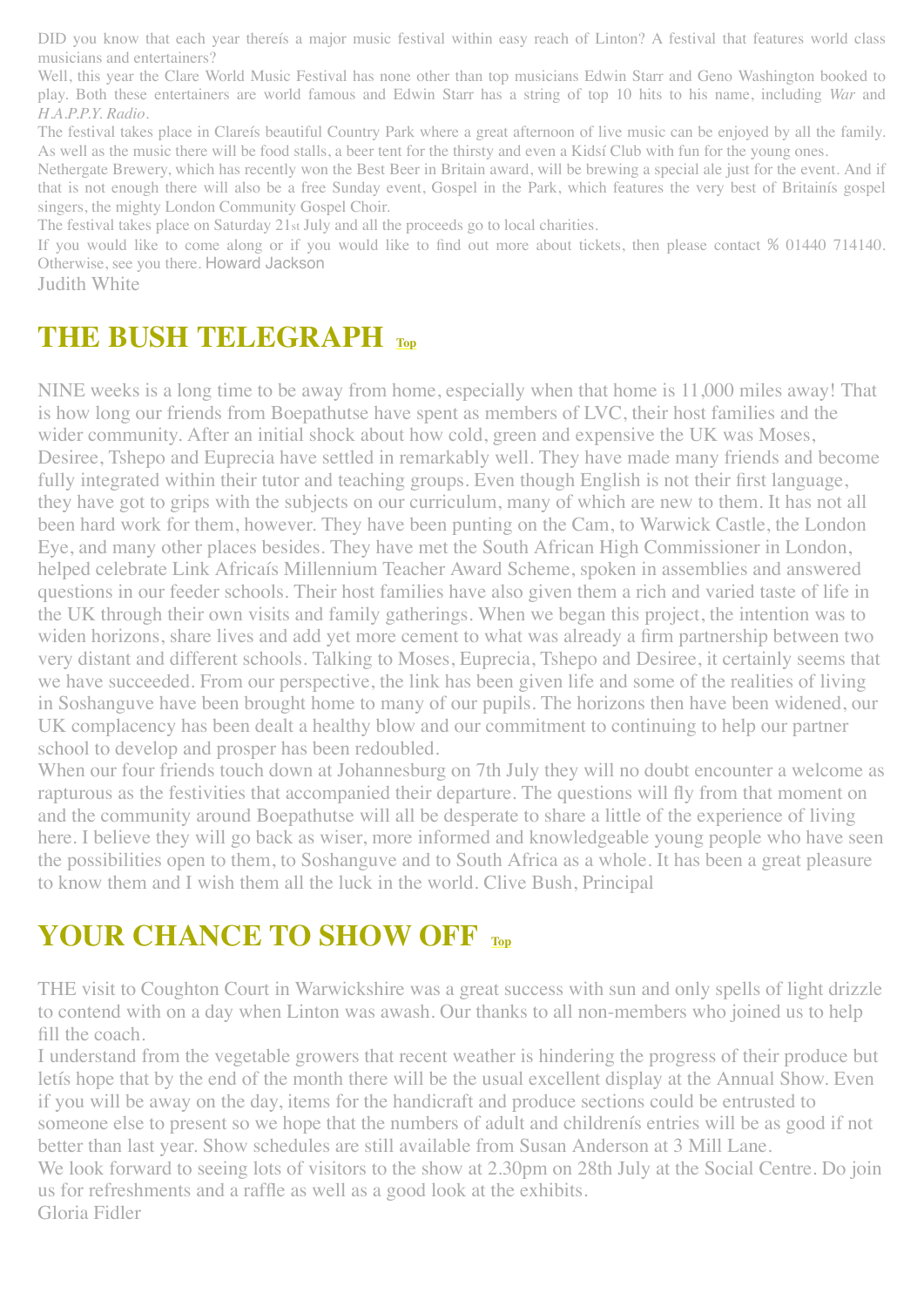### <span id="page-10-0"></span>**K-CLUB WINNERS [Top](#page-0-2)**

THE result of the May monthly draw: Ist (£50) Graham Richardson (No. 113); 2nd (£25) Bill Kiddie (No. 221); 3rd (£10) Carol Northrop (No. 245). The result of the June monthly draw: Ist (£50) Janet Hann (No. 175); 2nd (£25) Gary Dixon (No. 004); 3rd (£10) Michael McCall (No. 323).

#### <span id="page-10-1"></span>**LINTON COUNTRY DIARY by Olwen Williams [Top](#page-0-2)**

Wednesday 6th June 2001 Illustrated by Maureen Williams



MANY of the summer migrant birds have been seen or heard by now. The cuckoo calls from the woods in the early morning, sedge warblers croak away in the larger stretches of rushes, blackcaps and garden warblers sing from high perches or tucked away in the bushes and swifts scream through the sky. However, I have yet to hear the purring of turtle doves, while nightingales have to be specially sought in a few of the larger woods.

House sparrows have declined steeply in the last few years. I recently found that a friend had gone through life thinking that only the male robin had a red breast, whereas in fact the male and female are identical (to our eyes at least!). I imagine his ëfemaleí robin was probably the hedge sparrow or dunnock óa common, small, perky and inconspicuous bird, unrelated to the house sparrow. In spite of their drab colouration, they are said to lead an exciting and promiscuous social life, with polygamy not uncommon. On 23rd May, the garden was visited after dark by a cockchafer. Also known as maybugs, these giant beetles fly clumsily around, often bumping into windows or lights. They may reach as much as 35 mm in length and are red and black, with amazing antennae like dinner forks, giving the appearance of a snowplough. Their larvae are said to be very destructive to crop roots and also to be the favourite food of rooks. The next day, a 30mm hornet appeared in the garden and another was seen in Hildersham Church. These are giant wasps, but brown and yellow rather than black and yellow. They nest in hollow trees and, like wasps, feed on sweet foods such as nectar and rotting fruit.

On 28th May, driving over the Ridgeway on the M40, I looked up and was rewarded with a view of a red kite. Until recently confined to mid-Wales, they have been introduced to various sites in England with success.

Towards the end of May, I paid a visit to the Bartlow hills, where the typical chalk flora was in bloom. I particularly like salad burnet, with its strange flowers. Then, at Fowlmere, we found yellow iris,